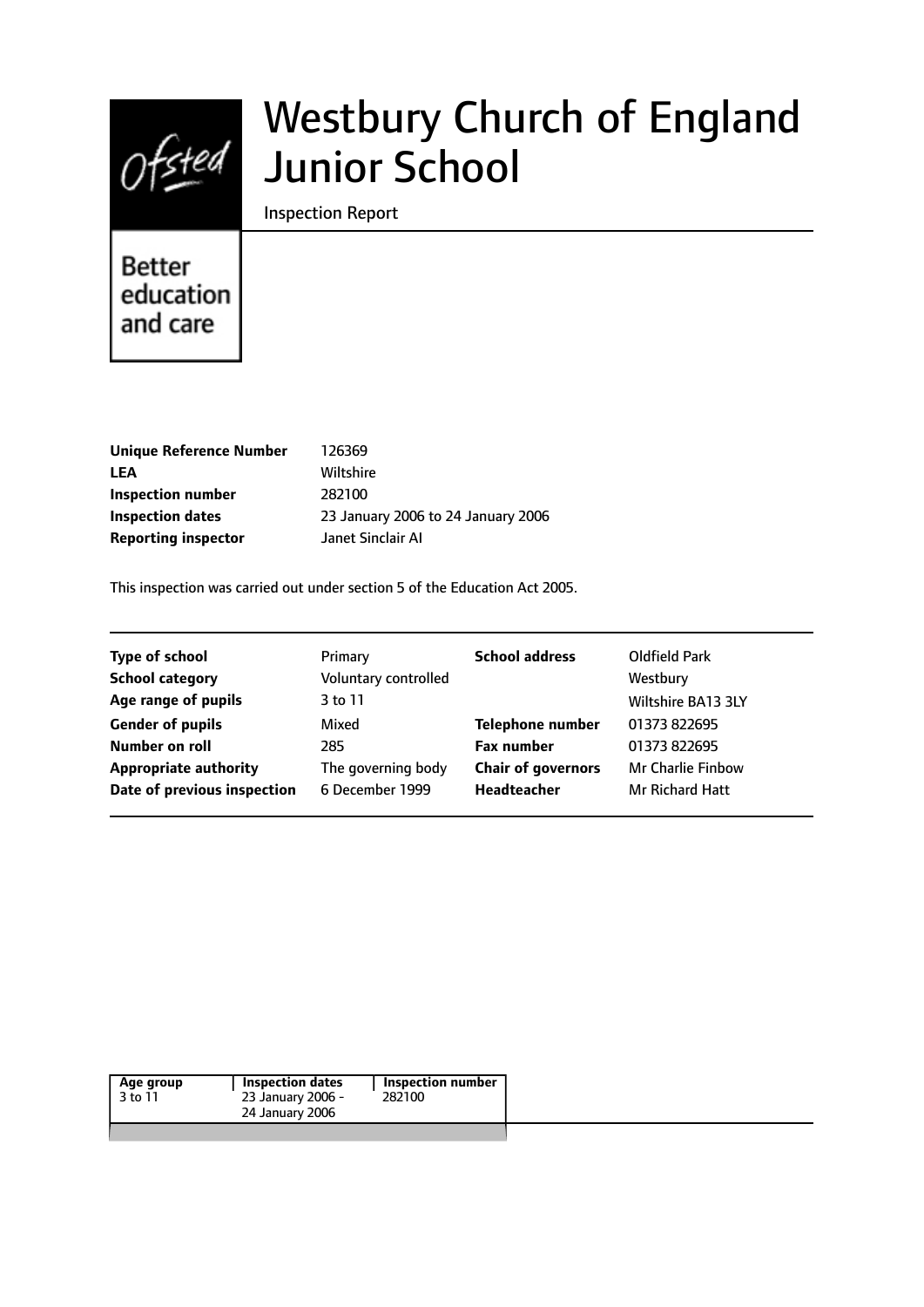#### Website: www.ofsted.gov.uk

This document may be reproduced in whole or in part for non-commercial educational purposes, provided that the information quoted is reproduced without adaptation and the source and date of publication are stated.

Further copies of this report are obtainable from the school. Under the Education Act 2005, the school must provide a copy of this report free of charge to certain categories of people. A charge not exceeding the full cost of reproduction may be made for any other copies supplied.

<sup>©</sup> Crown copyright 2006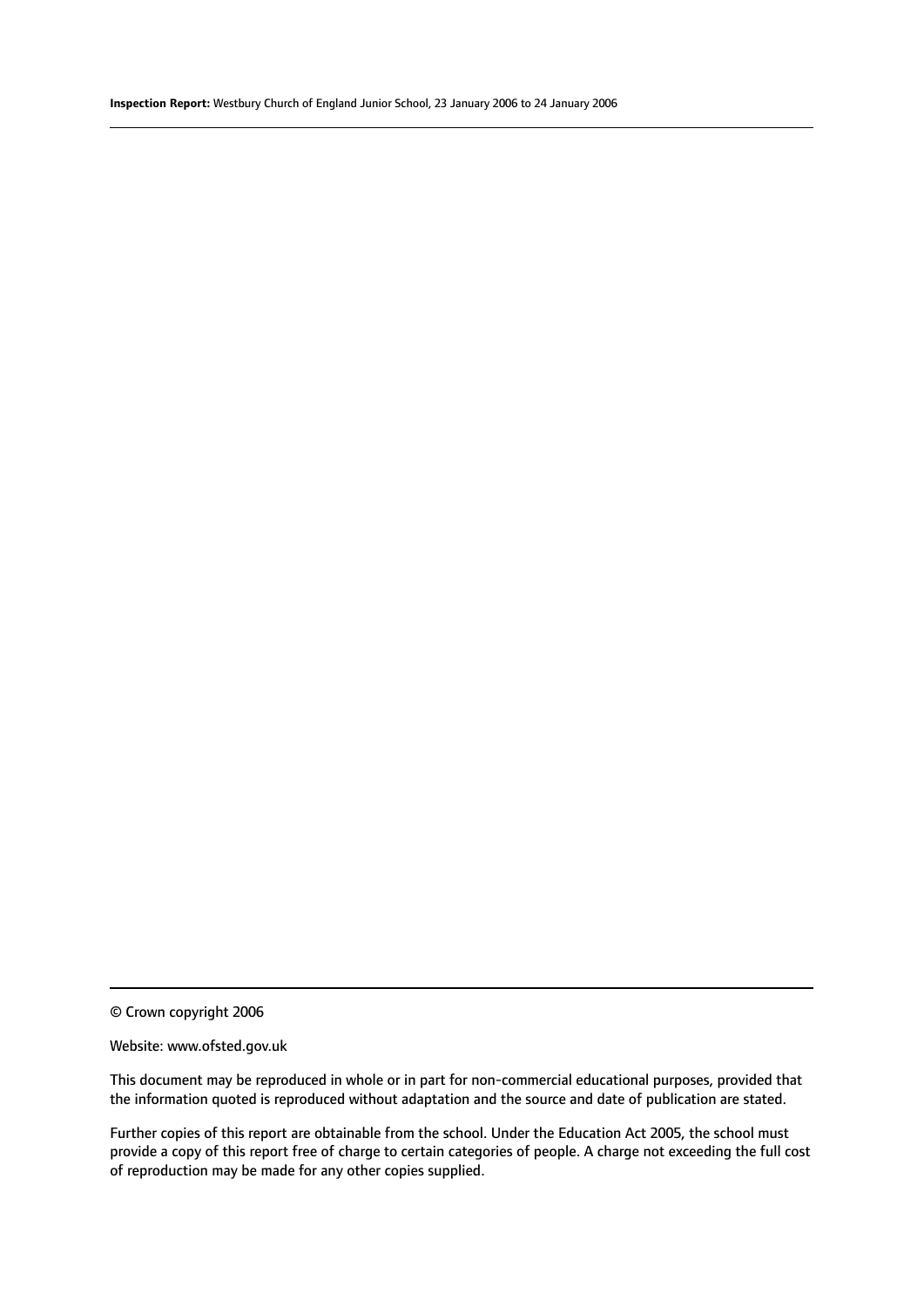# **Introduction**

The inspection was carried out by three Additional Inspectors.

# **Description of the school**

Westbury is an average-sized junior school. When pupils enter the school their attainment is below average, although the attainment on entry of the current Year 6 was average. The majority of pupils are from a White British background. A very small number of pupils come from minority ethnic groups. The proportion of pupils with learning difficulties is above the national average. The school has recently been through a very turbulent period and there has been a high turnover of staff, including senior members of staff.

# **Key for inspection grades**

| Grade 1 | Outstanding  |
|---------|--------------|
| Grade 2 | Good         |
| Grade 3 | Satisfactory |
| Grade 4 | Inadequate   |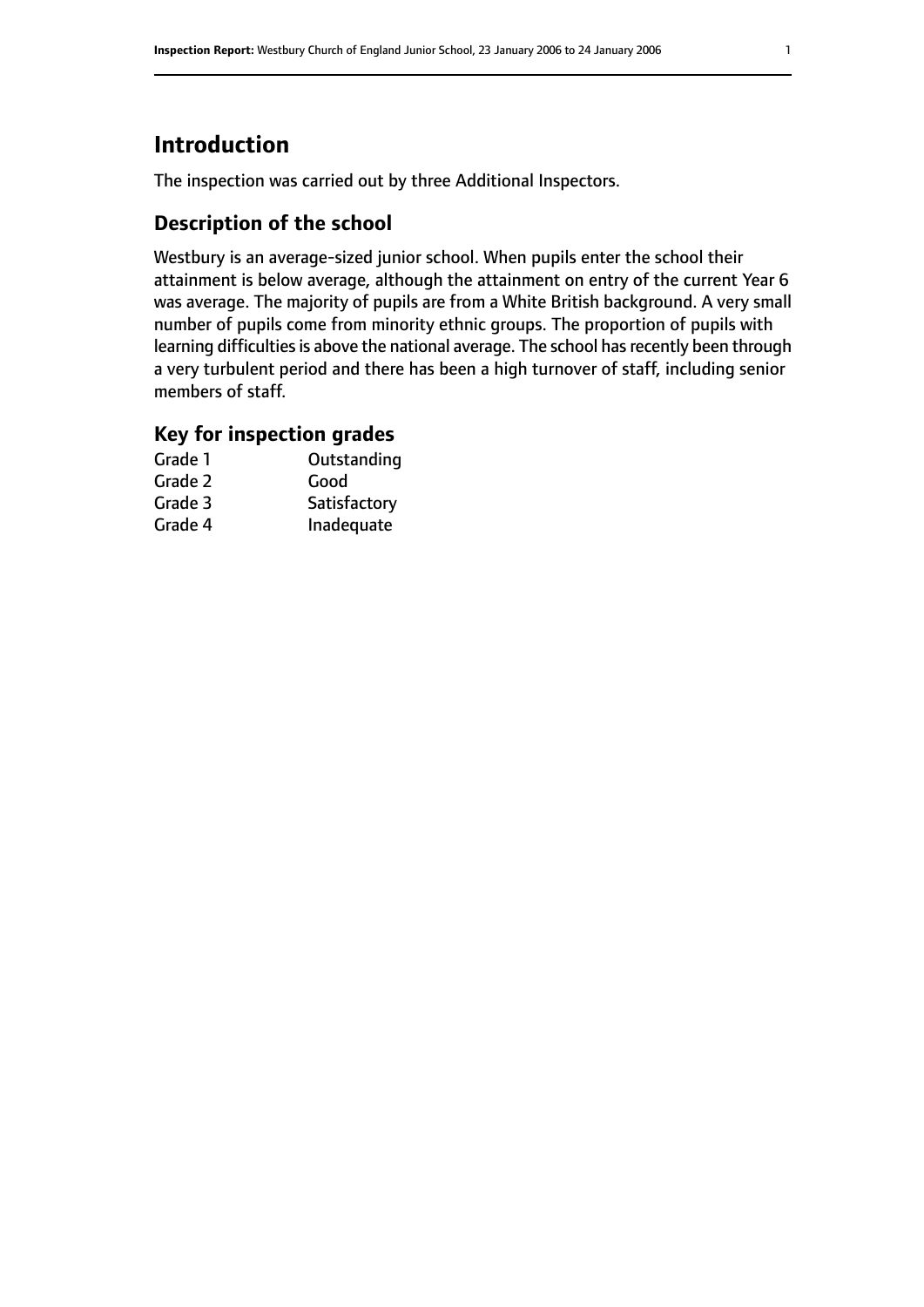# **Overall effectiveness of the school**

#### **Grade: 4**

In accordance with Section 13(3) of the Education Act 2005, HMCI is of the opinion that this school requires significant improvement because it is performing significantly less well than in all the circumstances it could reasonably be expected to perform. The school is therefore given Notice to Improve. Significant improvement is required in relation to underachievement in English, mathematics and science.

The school's overall effectiveness is inadequate. Although staffing has now stabilised and a number of improvements have been made they are too recent to compensate for past underachievement. As a result, standards are lower than they should be in Years 4, 5 and 6. Achievement is inadequate. Value for money is unsatisfactory. There is, however, an improving picture. The new leadership team has already started to tackle areas of underachievement in English, mathematics and science. As a result, the progress of all pupils is improving in these subjects. These signs of improvements indicate that the school has satisfactory capacity for making further improvement. The school takes sound care of its pupils and, as a result, they behave well, feel safe and enjoy coming to school. A wide range of additional activities adds to their enjoyment. Teaching and learning are satisfactory, but activities are not always challenging enough. Although some effective assessments are undertaken, there are weaknesses. Pupils do not always have well focused individual learning targets and teachers' marking does not give pupils enough guidance on how to improve their work. The school's evaluation of its own performance has weaknesses. The school does not analyse information about National Curriculum levels closely enough and so does not have a clear enough view of how well pupils achieve over time. Consequently, the school has a more positive view of its effectiveness than the inspection evidence found, and judges its effectiveness to be satisfactory.

#### **What the school should do to improve further**

• Ensure that work in English, mathematics and science is matched closely to pupils' abilities so they are always challenged to do their best.  $\cdot$  Ensure pupils have sharply focused individual targets so that teachers can plan the next stage of their learning in order to move them on. • Analyse information about National Curriculum levels in more detail so that pupils' progress can be monitored and the school has a better understanding of its effectiveness. • Give pupils more guidance and advice on how to improve their work.

# **Achievement and standards**

#### **Grade: 4**

Achievement is inadequate across the school. Improvements to the teaching of English, mathematics and science are starting to speed up pupils' progress, but currently these are too recent to make up for past underachievement. Until recently, improvements to achievement and standards have been hampered by staff changes and weaknesses in the use of assessment information. The current Year 6 is relatively more able than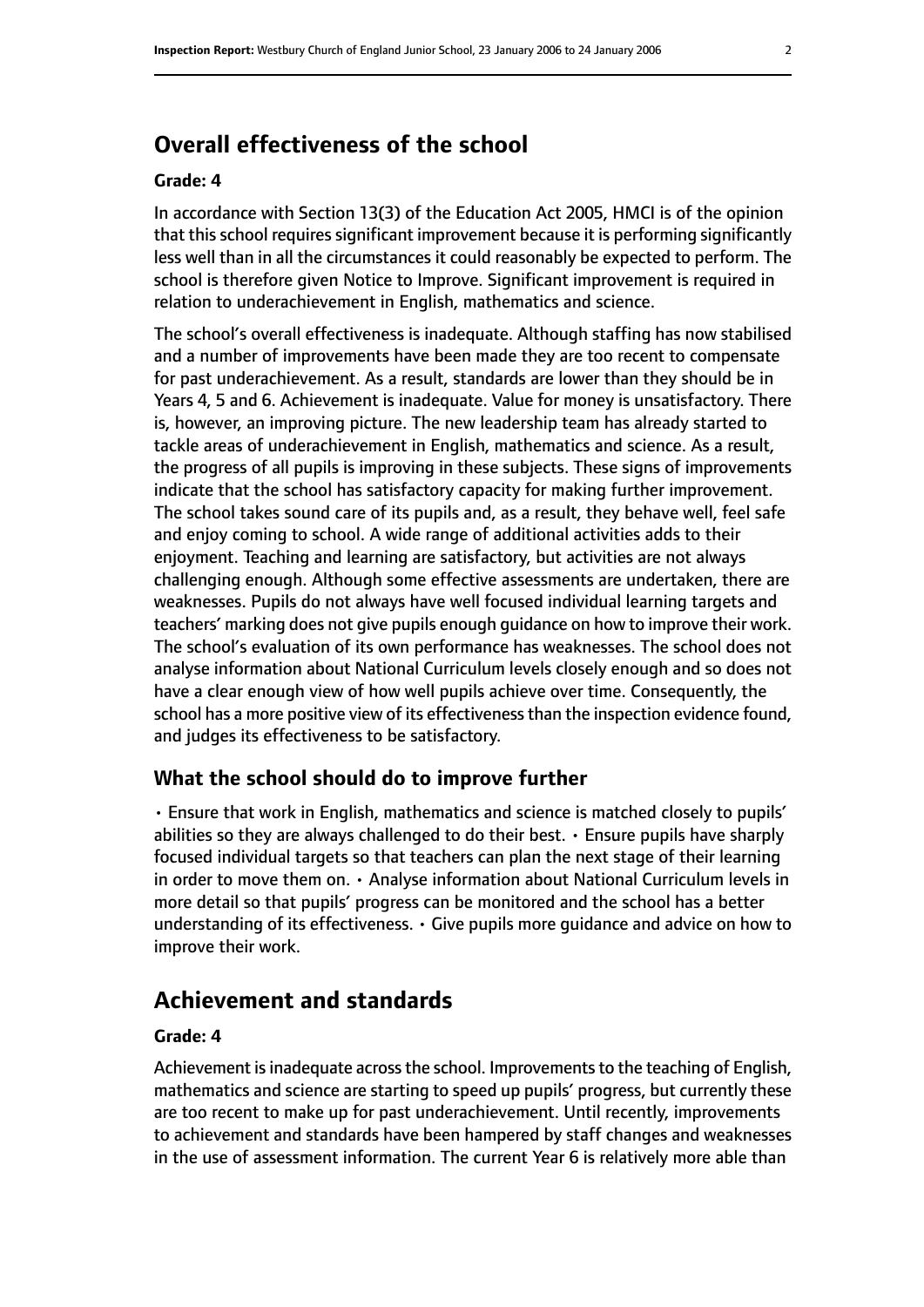other year groups, having joined the school with broadly average attainment. Their progress has been unsatisfactory, to the extent that their attainment is now somewhat below average. Too many Year 6 pupils did not meet their targets in mathematics and science in the 2005 national tests. Standards in English, mathematics and science are also lower than they should be in Years 4 and 5 due to pupils having not made the progress they should have in earlier years. The school has put a number of strategies in place to target areas where pupils have particular weaknesses. For example, in all classes a greater emphasis is placed on specific reading activities and written work is regularly assessed to identify what pupils need to do next. Teachers are focusing on multiplication to improve achievement in mathematics. An emphasis on investigative work is helping to extend pupils' scientific knowledge and understanding. When pupils with learning difficulties are supported individually, or in small groups, their needs are often well met. However, where they work with the whole class, their achievement is similar to their peers, improving but not yet good enough.

#### **Personal development and well-being**

#### **Grade: 3**

Pupils' personal development and well-being are satisfactory and some areas are good. Pupils enjoy school. They speak enthusiastically about what they do and work hard in lessons. For example, in a well taught science lesson pupils were keen to explain how they would carry out a fair test and eagerly tackled the task. Attendance is satisfactory. Pupils feel safe at school and have a good understanding of how to stay healthy through whole school initiatives such as Health Week, fruit only tuck and the availability of drinking water in classrooms. Pupils make good progress in their social and moral development. They are friendly and caring towards each other and behave well. Pupils' spiritual and cultural awareness is satisfactory. Many have only a limited understanding of the different cultures and traditions represented in British society. The school and class councils enable pupils to have a say in school matters and understand what it is to be part of a community. School prefects have been involved in interviewing new staff and Year 6 pupils run the school tuck shop. These experiences help pupils to develop valuable skills for use in adult life. Although pupils are not yet developing basic literacy and numeracy skills as rapidly as they should, their progress is increasing.

# **Quality of provision**

#### **Teaching and learning**

#### **Grade: 3**

Teaching and learning are satisfactory, with examples of good teaching in all year groups. Pupils are benefiting from a more stable staff and a wide range of teaching strategies. These improvements are already having a positive influence on progress. However, there are still inconsistencies in the quality of teaching and shortcomings in assessment, which are constraining pupils' progress. In the better lessons, teachers question pupils effectively. Challenging and stimulating tasks gain pupils' interest and attention so they are keen to learn. Lessons are planned carefully so that good use is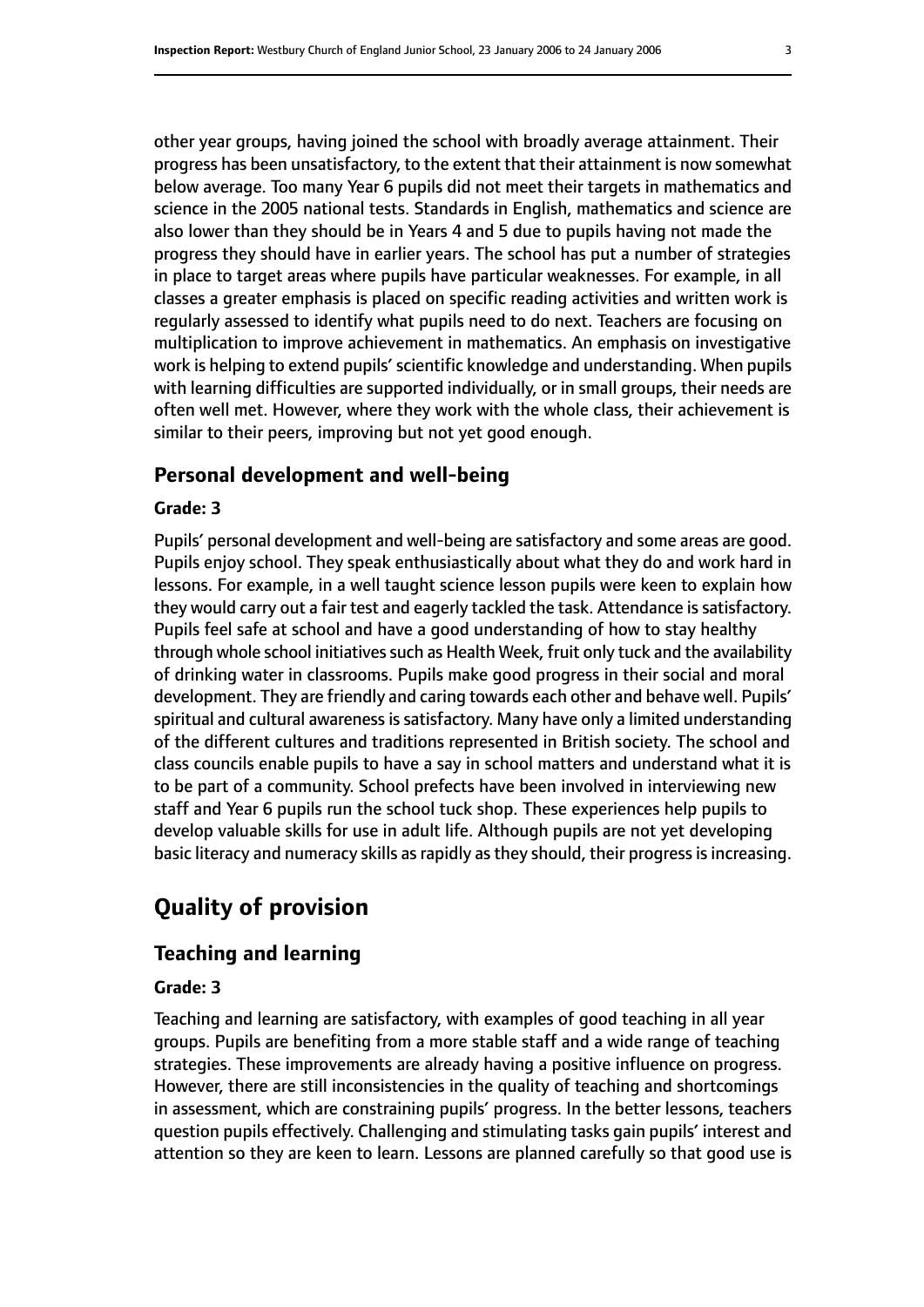made of resources. Pupils with learning difficulties are attentive and hard working when they are given close individual attention. However, in some lessons questions do not probe pupils' thinking sufficiently and occasionally activities do not stimulate their interest. For example, in one lesson pupils understandably found it difficult to write an interesting story based on a list of spellings. Work is not always matched well enough to pupils' different needs and abilities, so they do not always make the progress of which they are capable. Pupils have individual targets to show them the next stage in their learning and they know what they are, but often these targets are too general to be helpful. Although teachers regularly mark pupils' work, they do not give them enough guidance on how to improve. However, the school is trialling a form of marking that shows pupils what they do well and what they need to do to improve and pupils are responding positively to this.

#### **Curriculum and other activities**

#### **Grade: 3**

The curriculum is satisfactory and meets statutory requirements. Improvements to planning for English, mathematics and science are already influencing teaching and learning and are beginning to impact on achievement. The curriculum is still not fully effective because, in spite of pupils being grouped according to ability for English and mathematics, teachers are still not always taking enough account of their different needs. The school does not plan well enough for teaching its pupils about other cultures, so their understanding is too limited. Pupils have good opportunities to extend and enjoy their learning through taking part in a wide range of after-school clubs and visits. These experiences develop pupils' self-confidence and social skills. Whole school events, such as Health Week, help pupils understand the importance of a healthy lifestyle.

#### **Care, guidance and support**

#### **Grade: 3**

Care, guidance and support are satisfactory with some good aspects. Pupils are encouraged to look after others through their duties as prefects. The school places a strong emphasis on respect for others through whole-school initiatives such as Respect Week. The impact of these initiatives is seen clearly in pupils' courtesy and thoughtfulness towards others. Child protection procedures are thorough and arrangements for keeping pupils safe are reviewed regularly. The school works closely with other agencies to provide extra support for pupils who need it. For example, the specialist learning centre, based on the school's site, works with small groups of pupils to nurture their learning and social skills. Pupils clearly benefit from the provision. As a result of patient but firm handling, they learn to control their behaviour and develop good attitudes towards others. The school gathers a lot of assessment information about pupils' work through testing. However, it is not analysing this information in sufficient detail or early enough to determine which pupils would benefit from additional support. Additionally, although teachers monitor pupils' progress well in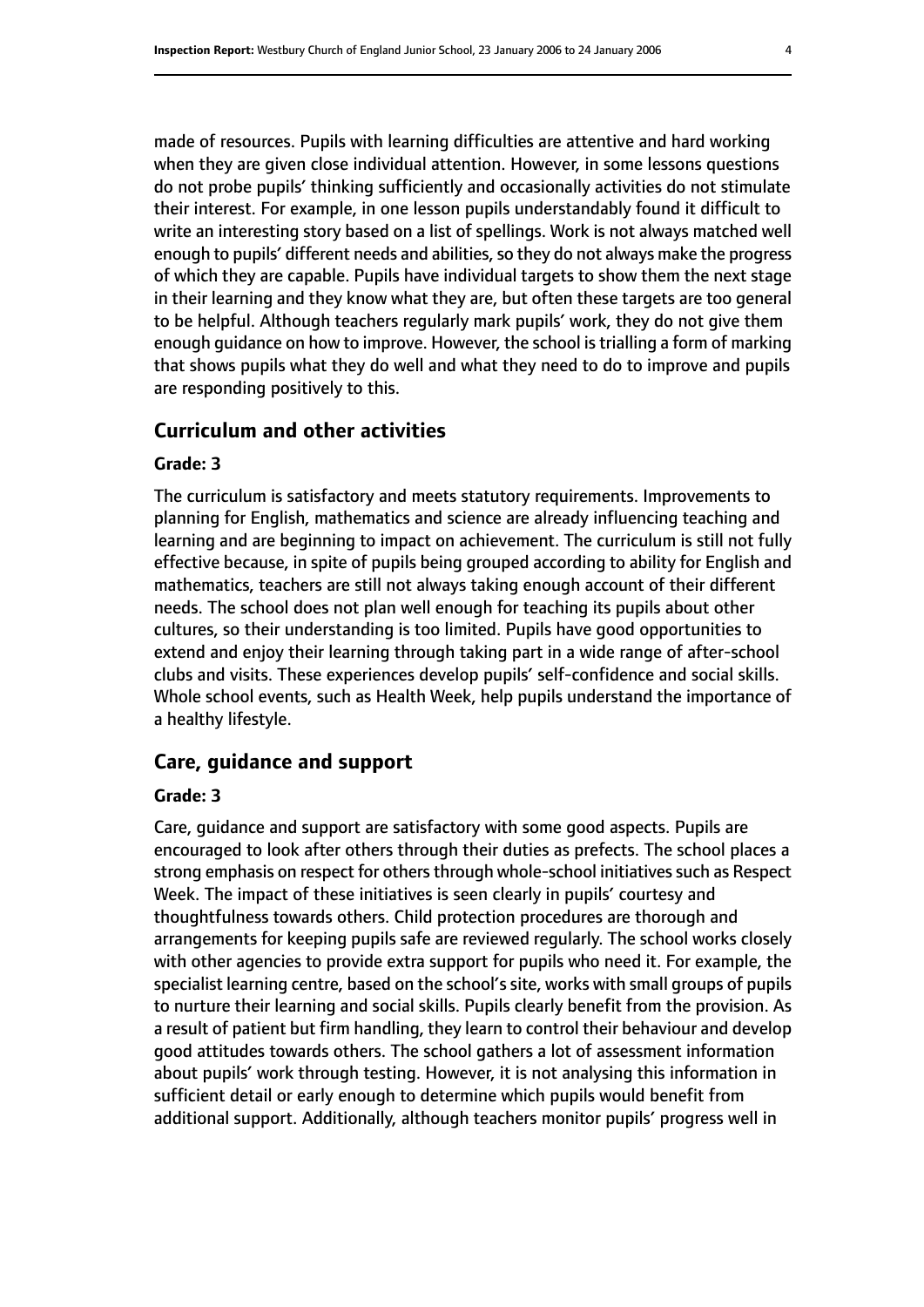the short term, they are not monitoring pupils' progress as they move through the school. Consequently the school is unclear whether pupils achieve satisfactorily or not.

# **Leadership and management**

#### **Grade: 3**

Leadership and management are satisfactory, having been strengthened recently by the creation of a leadership team. Despite the many changes to staff, the school has a calm, welcoming atmosphere and pupils look forward to attending. However, although improvements are gathering momentum, pupils are not yet achieving as well as they should. Standards and achievement are evaluated in broad terms, but too little use is made of information about the school's performance to form a detailed understanding of how well the school is doing. As a result, the school has too optimistic a view of its effectiveness. Senior staff are focused on improvement. They have already identified and are tackling the causes of underachievement within year groups and subjects. The actions they have taken have improved pupils' achievement and indicate that the school is able to move forward satisfactorily and bring about further improvement. Teaching is monitored regularly and areas needing improvement are dealt with. However, there are some teaching issues, such as improving planning to cater better for pupils' different learning needs, that still need to be tackled. Governors have given the school good support during its difficult times. They are developing an understanding of the school's strengths and weaknesses. However, although they are monitoring systematically, they do not have enough detail to accurately track where the school is in terms of standards. Parents and carers are supportive of the school and their views are taken into account when making decisions about, for example, a home-school link book.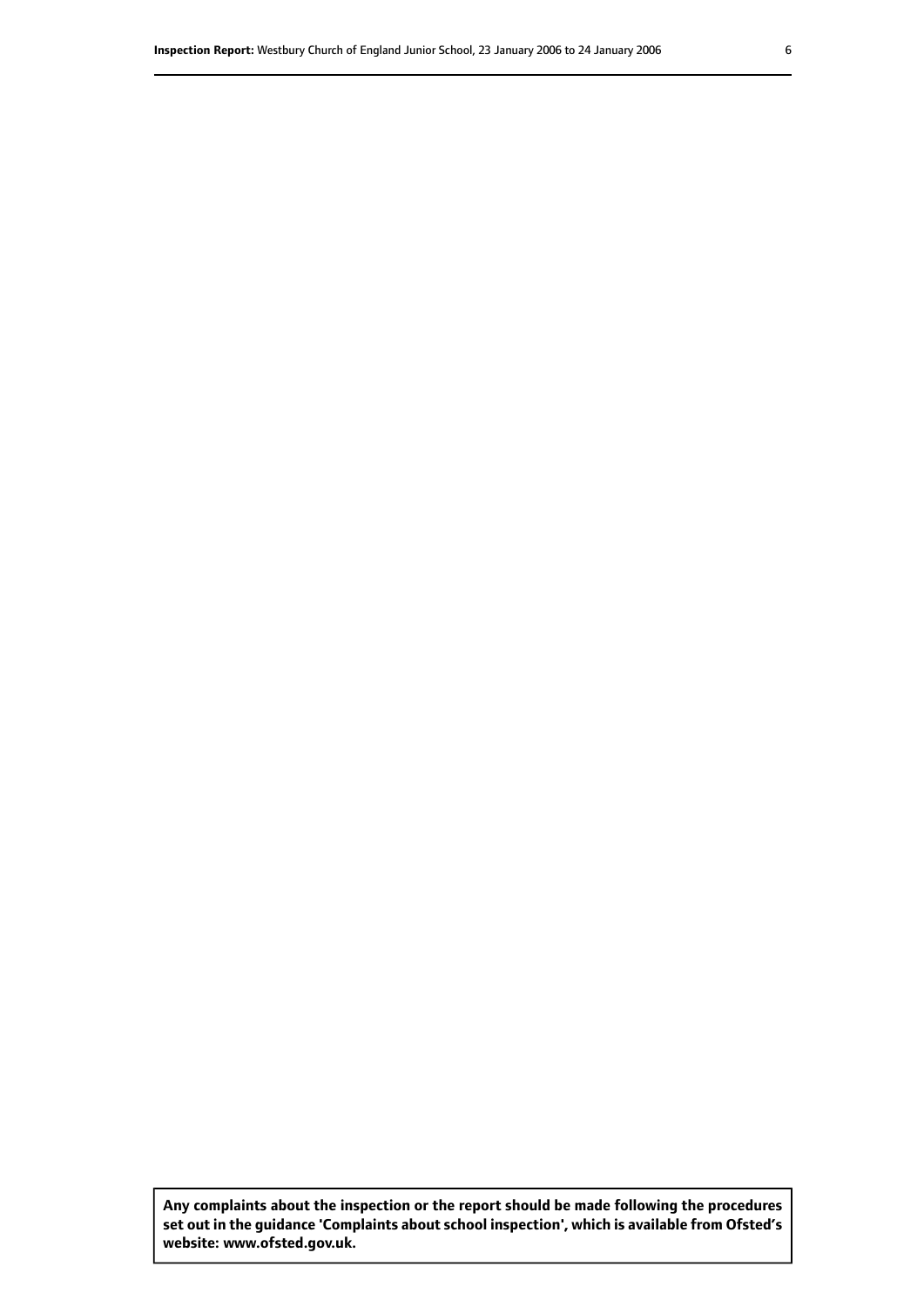# **Inspection judgements**

| Key to judgements: grade 1 is outstanding, grade 2 good, grade 3 | School         | $16-19$ |
|------------------------------------------------------------------|----------------|---------|
| satisfactory, and grade 4 inadequate                             | <b>Overall</b> |         |

#### **Overall effectiveness**

| How effective, efficient and inclusive is the provision of education,<br>integrated care and any extended services in meeting the needs of<br>learners? | 4   | <b>NA</b> |
|---------------------------------------------------------------------------------------------------------------------------------------------------------|-----|-----------|
| How well does the school work in partnership with others to promote<br>learners' well-being?                                                            |     | NА        |
| The quality and standards in foundation stage                                                                                                           | ΝA  | <b>NA</b> |
| The effectiveness of the school's self-evaluation                                                                                                       |     | ΝA        |
| The capacity to make any necessary improvements                                                                                                         | Yes | NА        |
| Effective steps have been taken to promote improvement since the last<br>inspection                                                                     | Yes | <b>NA</b> |

#### **Achievement and standards**

| How well do learners achieve?                                                                               | NА        |
|-------------------------------------------------------------------------------------------------------------|-----------|
| The standards <sup>1</sup> reached by learners                                                              | ΝA        |
| How well learners make progress, taking account of any significant variations<br>between groups of learners | <b>NA</b> |
| How well learners with learning difficulties and disabilities make progress                                 | <b>NA</b> |

#### **Personal development and well-being**

| How good is the overall personal development and well-being of the<br>learners?                                  | ΝA        |
|------------------------------------------------------------------------------------------------------------------|-----------|
| The extent of learners' spiritual, moral, social and cultural development                                        | <b>NA</b> |
| The behaviour of learners                                                                                        | <b>NA</b> |
| The attendance of learners                                                                                       | <b>NA</b> |
| How well learners enjoy their education                                                                          | <b>NA</b> |
| The extent to which learners adopt safe practices                                                                | <b>NA</b> |
| The extent to which learners adopt healthy lifestyles                                                            | <b>NA</b> |
| The extent to which learners make a positive contribution to the community                                       | <b>NA</b> |
| How well learners develop workplace and other skills that will contribute to<br>their future economic well-being | <b>NA</b> |

### **The quality of provision**

| How effective are teaching and learning in meeting the full range of<br>the learners' needs?          | ΝA |
|-------------------------------------------------------------------------------------------------------|----|
| How well do the curriculum and other activities meet the range of<br>needs and interests of learners? | ΝA |
| How well are learners cared for, guided and supported?                                                | NА |

 $^1$  Grade 1 - Exceptionally and consistently high; Grade 2 - Generally above average with none significantly below average; Grade 3 - Broadly average; Grade 4 - Exceptionally low.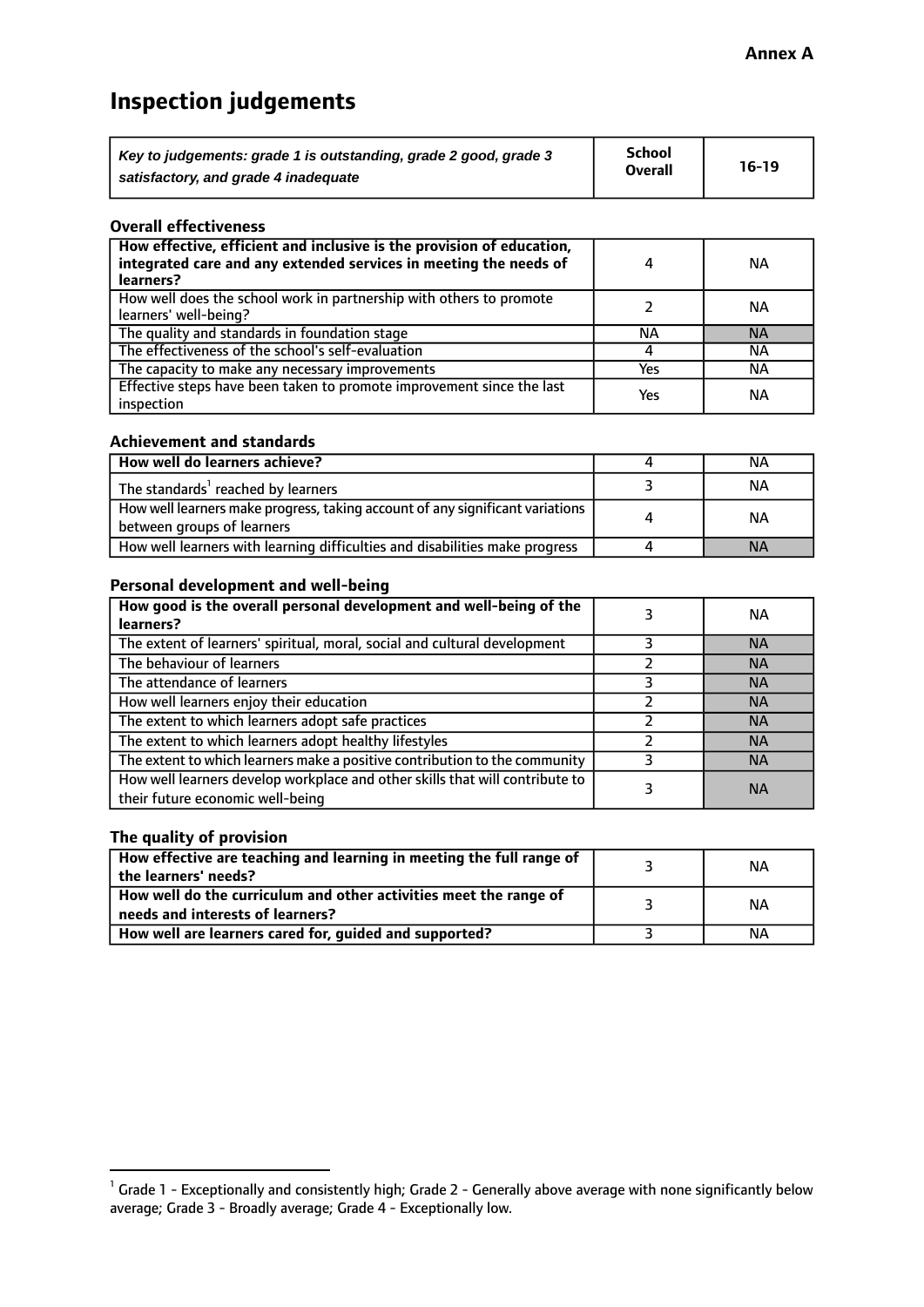# **Leadership and management**

| How effective are leadership and management in raising achievement<br>and supporting all learners?                                              |     | NA.       |
|-------------------------------------------------------------------------------------------------------------------------------------------------|-----|-----------|
| How effectively leaders and managers at all levels set clear direction leading<br>to improvement and promote high quality of care and education |     | <b>NA</b> |
| How effectively performance is monitored, evaluated and improved to meet<br>challenging targets, through quality assurance and self-review      |     | <b>NA</b> |
| How well equality of opportunity is promoted and discrimination tackled so<br>that all learners achieve as well as they can                     |     | <b>NA</b> |
| How effectively and efficiently resources are deployed to achieve value for<br>money                                                            |     | <b>NA</b> |
| The extent to which governors and other supervisory boards discharge their<br>responsibilities                                                  |     | <b>NA</b> |
| The adequacy and suitability of staff to ensure that learners are protected                                                                     | Yes | <b>NA</b> |

| The extent to which schools enable learners to be healthy                                     |            |  |
|-----------------------------------------------------------------------------------------------|------------|--|
| Learners are encouraged and enabled to eat and drink healthily                                | Yes        |  |
| Learners are encouraged and enabled to take regular exercise                                  | <b>Yes</b> |  |
| Learners are discouraged from smoking and substance abuse                                     | Yes        |  |
| Learners are educated about sexual health                                                     | Yes        |  |
| The extent to which providers ensure that learners stay safe                                  |            |  |
| Procedures for safequarding learners meet current government requirements                     | Yes        |  |
| Risk assessment procedures and related staff training are in place                            | <b>Yes</b> |  |
| Action is taken to reduce anti-social behaviour, such as bullying and racism                  | <b>Yes</b> |  |
| Learners are taught about key risks and how to deal with them                                 | Yes        |  |
| The extent to which learners make a positive contribution                                     |            |  |
| Learners are helped to develop stable, positive relationships                                 | Yes        |  |
| Learners, individually and collectively, participate in making decisions that affect them     | Yes        |  |
| Learners are encouraged to initiate, participate in and manage activities in school and the   |            |  |
| wider community                                                                               |            |  |
| The extent to which schools enable learners to achieve economic well-being                    |            |  |
| There is provision to promote learners' basic skills                                          | Yes        |  |
| Learners have opportunities to develop enterprise skills and work in teams                    | Yes        |  |
| Careers education and guidance is provided to all learners in key stage 3 and 4 and the sixth | <b>NA</b>  |  |
| form                                                                                          |            |  |
| Education for all learners aged 14-19 provides an understanding of employment and the         | NА         |  |
| economy                                                                                       |            |  |